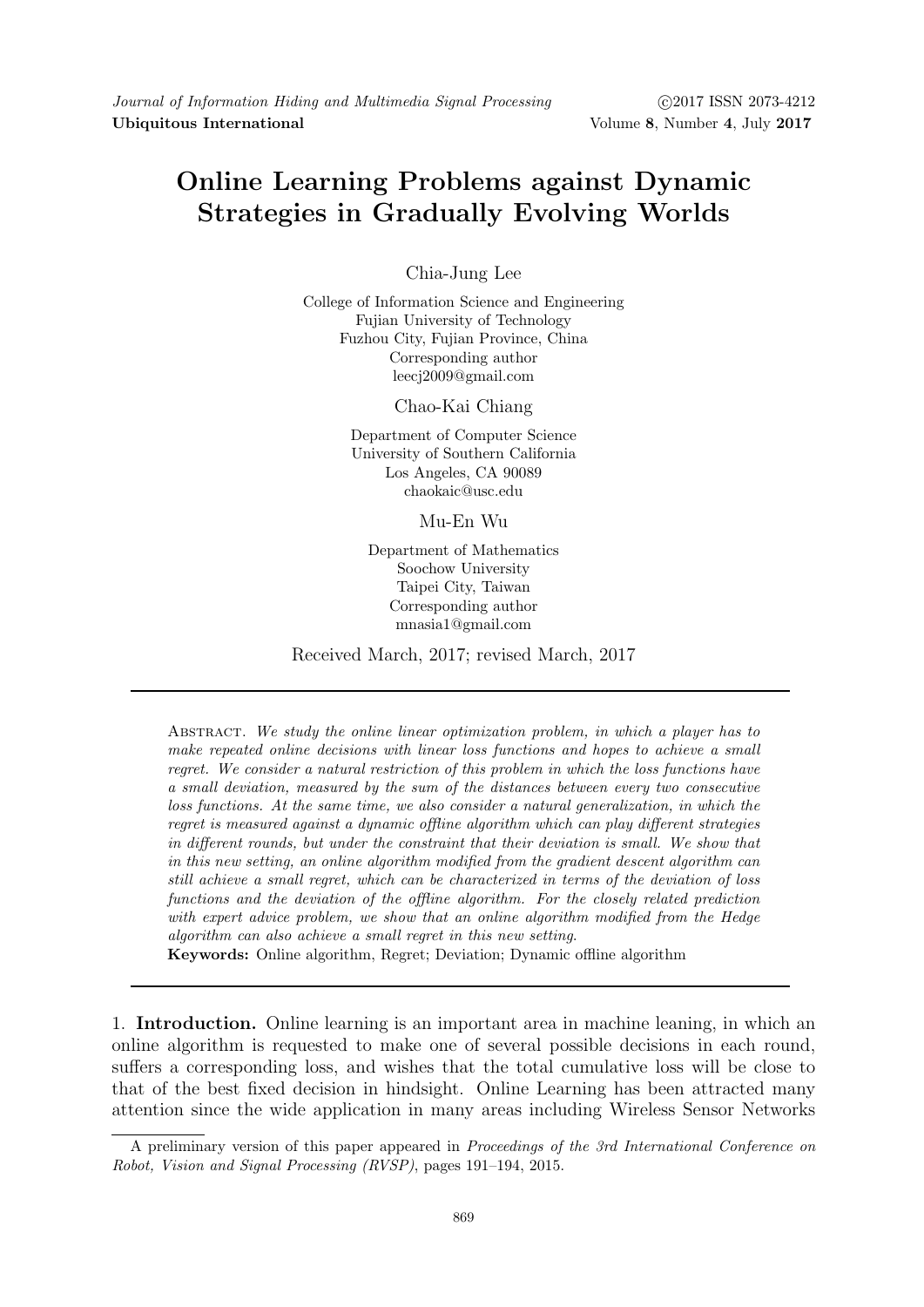[23, 5], Internet advertising [22, 20], video streaming [19, 14], geographical load balancing of internet-scale systems [17, 24], electrical vehicle charging [9, 15].

In this paper, we study an elementary but important problem in online learning, called the Online Linear Optimization (OLO) problem. In the OLO problem, a player has to make decisions iteratively for a number of rounds in the following way. In round  $t$ , the player has to choose a strategy  $x^t$  from some convex feasible set X, and after that the player receives a linear loss function  $f^t$  and suffers the corresponding loss  $f^t(x^t)$ . The player would like to have an online algorithm which can minimize its total loss. A standard way of evaluating an online algorithm is to measure its regret, which is the difference between the total loss it suffers and that of the best offline algorithm. The offline algorithm is usually considered to be static, which must play a fixed strategy for all rounds, but with the benefit of hindsight. It is known that when playing for T rounds, a regret of  $O(\sqrt{T})$  can be achieved using the gradient descent (GD) algorithm [25]. A related problem is the prediction with expert advice problem, in which the player in each round can see advices of N experts, and then he has to choose one of  $K$  actions to play, possibly in a probabilistic way. This can be seen as a special case of the OLO problem, with the feasible set being the set of probability distributions over the N experts, and a regret against the best offline algorithm, which must follow the advices of a fixed experts, √ of  $O(\sqrt{T} \ln N)$  can be achieved using the Hedge algorithm [18, 6]. More information can be found in [3].

The regrets achieved for these two problems are in fact optimal since matching lower bounds are also known (see e.g.,  $[3, 1]$ ). Such lower bounds were shown in the most general setting in which the loss functions could be arbitrary and possibly chosen in an adversarial way. However, the environments around us may not always be adversarial, and the loss functions may have some patterns which can be exploited for a smaller regret. One interesting work in this direction is to consider the case in which the loss functions have a small  $\ell_p^q$ -deviation, defined as  $\sum_{t=2}^T \|f^{t-1} - f^t\|_p^q$  where  $\|\cdot\|_p$  denotes the  $\ell_p$ -norm [4]. Deviation can be used to model a dynamic environment that usually evolves gradually, including examples such as weather conditions and stock markets. Chiang et al. [4] showed that a regret of  $O(\sqrt{D_2})$  can be achieved for the OLO problem under the constraint that the  $\ell_2^2$ -deviation of the loss functions is at most  $D_2$ , and for the prediction with expert advice problem, a regret of of  $O(\sqrt{D_{\infty} \log N})$  can be achieved, when the  $\ell_{\infty}^2$ -deviation is at most  $D_{\infty}$ .

In addition to restricting the problem to the choice of the loss functions, there have been works in the other direction which relax the problem by measuring the regret against more powerful offline algorithms. For the OLO problem, Zinkevich [25] considered the case in which the offline algorithm can be dynamic and play different strategies in different rounds, but under the constraint that the  $\ell_2^1$ -deviation of these strategies is bounded by some parameter  $S_2$ . For this, he showed that a regret of  $O(\sqrt{T(1+S_2)})$  can be achieved. For the prediction with expert advice problem, Herbster and Warmuth [12] considered the case in which the offline algorithm can switch the experts he follows for at most  $S_1$ times, and they showed that a regret of  $O(\sqrt{T(\ln N + S_1 \ln(NT))})$  can be achieved. In fact, one can generalize such an offline algorithm in the direction of [25] by allowing it to play different distributions in different rounds, but again under some deviation constraint. Note that an offline algorithm of [12] immediately gives such an offline algorithm which plays distributions with a small  $\ell_p^q$ -deviation, say with  $p = q = 1$ . The other direction, however, does not hold in general, which means that our constraint is weaker and allows a broader class of offline algorithms.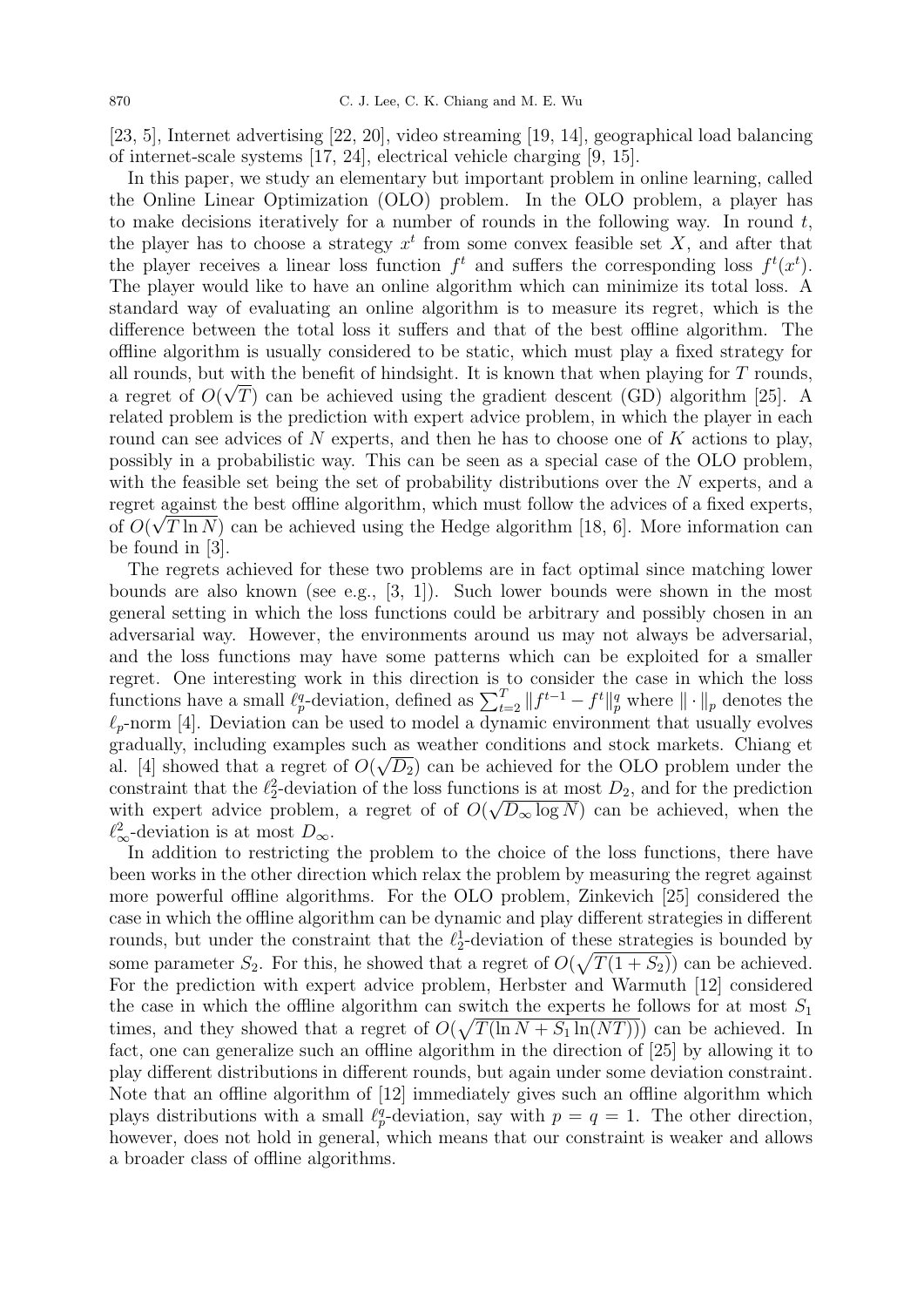|                | Prediction                                             |
|----------------|--------------------------------------------------------|
|                | $\sqrt{T(1+S_2)}$   $O(\sqrt{T(\ln N + S_1 \ln(NT))})$ |
| $D_2(1 + S_2)$ | $\sqrt{D_{\infty}}(\ln N + 1)$<br>$S_1 \ln (NT)$       |

TABLE 1. Bounds on the regret against dynamic offline algorithms.

Contributions. In this paper, we would like to put both directions in the same framework, and consider the restriction on the loss functions and the relaxation on offline algorithms at the same time. For the OLO problem, we show that if the  $\ell_2^2$ -deviation of loss functions is at most  $D_2$  and the  $\ell_2^1$ -deviation of the offline algorithm is at most  $S_2$ , the algorithm in [4] for the OLO problem can achieve a regret of  $O(\sqrt{D_2(1+S_2)})$ , which is optimal as a matching lower bound can be shown. Since  $D_2 \leq O(T)$ , we immediately recover the result of [25]. The algorithm in [4] for the OLO problem is modified from the greedy projection version of the gradient descend algorithm [25], which is optimal in terms of T with a known matching lower bound. One may wonder if the lazy projection version of GD [25], which is another optimal algorithm in terms of  $T$ , can also achieve the same regret. Note that in order to compare against dynamic offline algorithms, our algorithm must be able to move fast enough from one strategy to any other. We show that the lazy projection version of GD does not work, as it can get trapped in a region for a long time, and in fact it can suffer a regret as high as  $\Omega(T)$  even when  $D_2 = 4$  and  $S_2 = 2$ . On the other hand, the greedy projection version of GD does have the nice property we want. Moreover, for the prediction with expert advice problem, we show that under some constraint of the advices of the experts, if the  $\ell_{\infty}^2$ -deviation of loss functions is at most  $D_{\infty}$  and the  $\ell_1^1$ -deviation of the offline algorithm is at most  $S_1$ , then a regret of  $O(\sqrt{D_{\infty}(\ln N + S_1 \ln(NT))})$  can be achieved, which also has a close lower bound. Note that since  $D_{\infty} \leq O(T)$ , we recover the result of Herbster and Warmuth [12]. Our algorithm is modified from that in [4] for the prediction with expert advice problem, which is optimal since a matching lower bound is shown. The only difference is that to compare against dynamic offline algorithms, we borrow an idea from [12] and keep the probability of each action above some threshold so that moving to other distributions can be made fast enough.

Related Work. Online learning problems have fruitful results and variations. One approach is to consider the problems under some constraint of loss functions [10, 4, 21]. For the OLO problem, Hazan and Kale [10] considered the case in which the loss functions have a small variation, defined as  $V = \sum_{t=1}^{T} ||f^t - \mu||_2^2$ , where  $\mu = \sum_{t=1}^{T} f^t / T$  is the average of the loss functions. For this, they showed that a regret of  $O(\sqrt{V})$  can be achieved, and they also have an analogous result for the prediction with expert advice problem. Rakhlin and Sridharan [21] considered a more general measure for the loss functions, defined as  $\sum_{t=1}^T ||f^{t-1} - M_t||_p^2$ , where  $\{M_t\}_{t=1}^T$  is a predictable sequence in the sense that the player can compute  $M_t$  at the beginning of round t. They showed that for the OLO problem under this constraint on loss functions with  $p = 2$ , tighter regret bounds in terms of  $\sum_{t=1}^{T} ||f^{t-1} - M_t||_p^2$  can be achieved. For the prediction with expert advice problem, they also have similar results with  $p = \infty$ .

The other approach is to study the problems by comparing against different types of offline algorithms, including the dynamic offline algorithm [25], the sleeping experts [7, 2], the shifting experts [12], and the branching experts [8]. Independent of our work, Jadbabaie et al. [13] also considered the same problem under some constraint of loss functions as well as comparing against dynamic offline algorithms, while provided slightly different algorithms.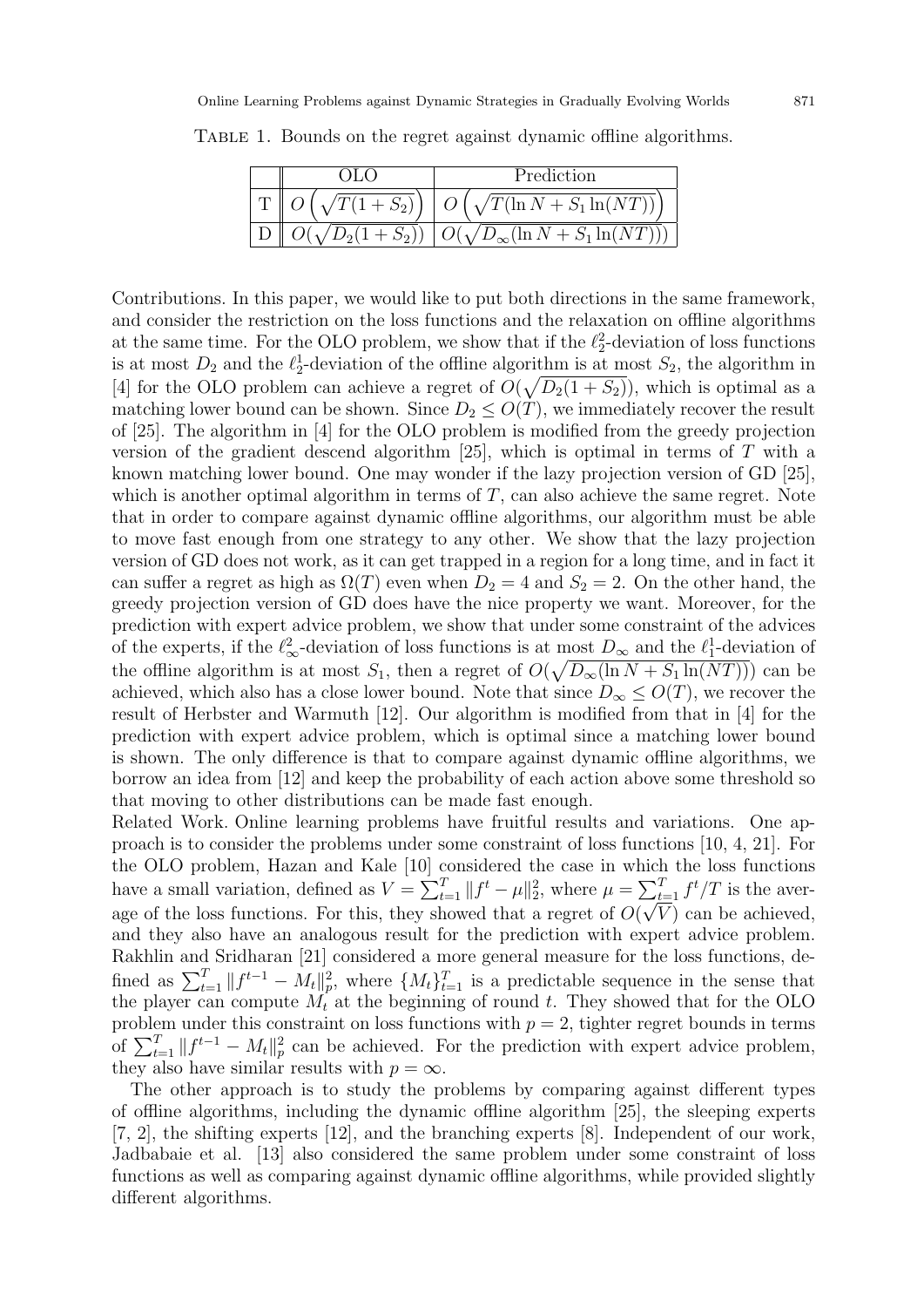2. **Preliminary.** For a positive integer N, let [N] denote the set  $\{1, 2, \dots, N\}$ . For a vector  $x \in \mathbb{R}^N$  and an index  $i \in [N]$ , let  $x_i$  denote the *i*'th component of x. For  $x, y \in \mathbb{R}^N$ , we use  $\langle x, y \rangle$  to denote their inner product, and let RE  $(x||y) = \sum_{i=1}^{N} x_i \ln \frac{x_i}{y_i}$ . For  $x \in \mathbb{R}^N$ , let  $||x||_p$  denote the  $\ell_p$ -norm of x. A key definition is the following.

**Definition 2.1.** For a sequence of vectors  $x^1, \ldots, x^T \in \mathbb{R}^N$ , we define their  $\ell_p^q$ -deviation by  $\sum_{t=1}^{T-1} ||x^t - x^{t+1}||_p^q$ .

For a set  $X \subseteq \mathbb{R}^N$ , we say that  $x \in X$  is a projection of  $y \in \mathbb{R}^N$  to X, denoted as  $x = \prod_X(y)$ , if x is the element in X which minimizes  $||x-y||_2$ . We will need the following fact.

Fact 1. [25] Let  $X \subseteq \mathbb{R}^n$  be a convex set,  $\pi \in X$ ,  $y \in \mathbb{R}^n$ , and  $x = \Pi_X(y)$ . Then  $\langle y - x, x - \pi \rangle > 0.$ 

We study the *online linear optimization problem*, in which an online algorithm  $A$  must play in T rounds in the following way. In each round  $t \in [T]$ , A must play a strategy  $x^t \in X$ , for some convex feasible set  $X \subseteq \mathbb{R}^N$ . After that, A receives a loss vector  $f^t \in \mathbb{R}^N$ , and suffers a loss of  $\langle f^t, x^t \rangle$ . The goal of A is to minimize its total loss, which is  $\sum_{t=1}^{T} \langle f^t, x^t \rangle$ . A standard way for evaluating an online algorithm is to measure its regret, which is the difference between the total loss it suffers and that of the best offline algorithm, or equivalently the largest difference between the total loss of the online algorithm and that of an offline algorithm. The offline algorithm is usually considered to be static, which must play a fixed strategy  $\pi \in X$  for all T rounds, but with the benefit of being allowed to choose the strategy after seeing all the loss vectors. Following [25], we consider a generalization of the problem, with the offline algorithm being allowed to be dynamic, which can play a different strategy  $\pi^t$  in a different round t, but we require that these strategies have their  $\ell_2^1$ -deviation bounded by some parameter  $S_2$ . On the other hand, we also consider a constraint on loss vectors, which requires their  $\ell_2^2$ deviation to be bounded by some parameter  $D_2$ . We define the  $(D_2, S_2)$ -regret of an online algorithm as the largest value of  $\sum_{t=1}^{T} \langle f^t, x^t \rangle - \sum_{t=1}^{T} \langle f^t, \pi^t \rangle$ , over all such loss vectors and dynamic strategies. For simplicity of presentation, we will assume throughout the paper that the feasible set X is the unit ball centered at 0, i.e.,  $X = \{x \in \mathbb{R}^N : ||x||_2 \le 1\},\$ and furthermore, each loss vector has  $||f^t||_2 \leq 1$ ; the extension to the general case is straightforward.

We also study the *prediction with expert advice problem*, in which an online algorithm must choose one of K actions to play in each round, possibly in a probabilistic way. Moreover, in each round  $t$ , before the algorithm makes the choice, it can obtain the advices from N experts. Formally, the advice of expert  $j \in [N]$  at time  $t \in [T]$  is a probability distribution  $\xi_j^t \in [0,1]^K$ , where the *i*'th component  $\xi_j^t(i)$  is the recommended probability of choosing action  $i \in [K]$ . The goal of the online algorithm is to combine the advices it gets and compare to the offline algorithm which can also receive the advices of experts. More precisely, in each round  $t \in [T]$ , an online algorithm A selects a probability distribution  $x^t$ over N experts, and then chooses an action according to a probability distribution  $p<sup>t</sup>$  where the *i*'th component  $p_i^t = \sum_{j \in [N]} x_j^t \cdot \xi_j^t(i)$ . Meanwhile, in each round t, the offline algorithm selects a distribution  $\pi^t$  over N experts, and then chooses action i with probability  $q_i^t =$  $\sum_{j\in[N]} \pi_j^t \cdot \xi_j^t(i)$ . For this problem, we will consider a different constraint that the loss vectors  $f^1, \dots, f^T \in \mathbb{R}^N$  have their  $\ell^2_{\infty}$ -deviation bounded by some parameter  $D_{\infty}$  and the dynamic strategies of the offline algorithm  $\pi^1, \cdots, \pi^T$  have their  $\ell_1^1$ -deviation bounded by some parameter  $S_1$ . In addition, we assume that  $\sum_{t=1}^{T-1} \max_{j \in [N]} ||\xi_j^t - \xi_j^{t+1}$  $||_j^{t+1}||_1^2 \leq V_1.$ Similarly, we call the largest regret  $\sum_{t\in[T]} (\langle f^t, p^t \rangle - \langle f^t, q^t \rangle)$ , over all such loss vectors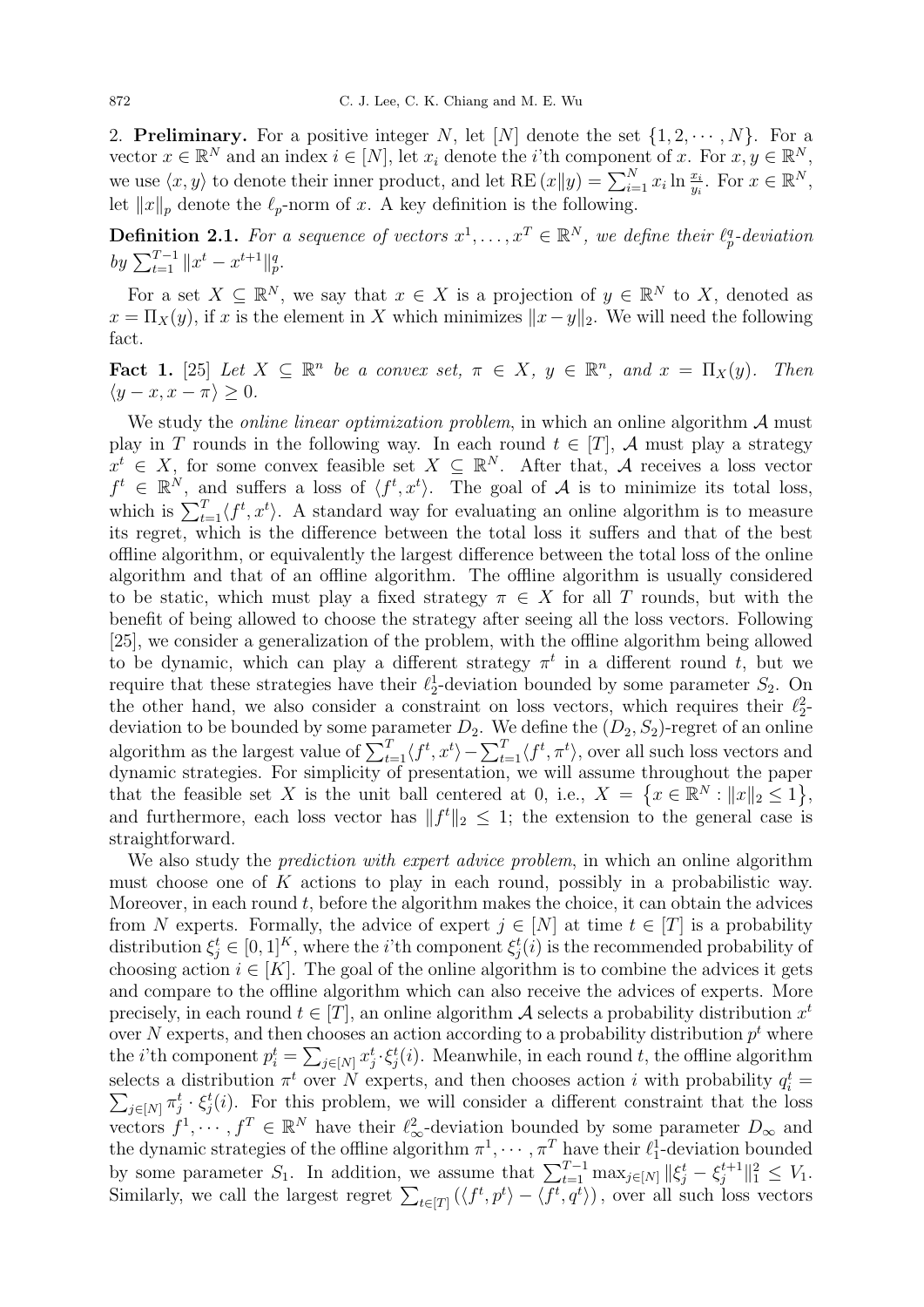and dynamic strategies, the  $(D_{\infty}, S_1, V_1)$ -regret of the online algorithm. Note that for a static offline algorithm, it suffices to consider it playing actions recommended by a fixed expert, but for a dynamic offline algorithm with an  $\ell_1^1$ -deviation bound, playing distributions makes a difference. For simplicity, we will assume that each loss vector  $f^t \in [-1,1]^K$ .

3. Online Linear Optimization Problem. In this section, we consider the online linear optimization problem. Assume that the loss vectors have their  $\ell_2^2$ -deviation bounded by some parameter  $D_2$ , and consider an offline algorithm which plays dynamic strategies  $\pi^1, \ldots, \pi^T$  with the  $\ell_2^1$ -deviation bounded by some parameter  $S_2$ . Our algorithm, described in Algorithm 1 below<sup>1</sup>, is modified from the GREEDY PROJECTION (GP) algorithm [25]. Our algorithm has the learning rate  $\eta$  as a parameter, which will be determined later to minimize the regret; in fact, it can also be adjusted in the algorithm using the standard doubling trick by keeping track of the deviation accumulated so far.

Algorithm 1 MODIFIED-GP 1: In round  $t = 1$ , let  $y^1 = x^1 = \hat{y}^1 = \hat{x}^1 = 0$  and play  $\hat{x}^1$ . 2: In round  $t > 2$ , 2a: let  $y^t = x^{t-1} - \eta f^{t-1}$ , let  $x^t = \Pi_X(y^t)$  be the projection of  $y^t$  to X, 2b: let  $\hat{y}^t = x^t - \eta f^{t-1}$ , and play  $\hat{x}^t = \Pi_X(\hat{y}^t)$ , which is the projection of  $\hat{y}^t$  to X,

**Theorem 3.1.** The  $(D_2, S_2)$ -regret of MODIFIED-GP is at most  $O(\sqrt{D_2(1+S_2)})$ .

**Proof:** The proof is very similar to that in [4]. For any  $t \geq 2$ , let us write  $\langle f^t, \hat{x}^t - \pi^t \rangle$ as

$$
\langle f^t - f^{t-1}, \hat{x}^t - x^{t+1} \rangle + \langle f^{t-1}, \hat{x}^t - x^{t+1} \rangle + \langle f^t, x^{t+1} - \pi^t \rangle. \tag{1}
$$

The first term above is at most  $||f^t - f^{t-1}||_2 ||\hat{x}^t - x^{t+1}||_2 \le \eta ||f^t - f^{t-1}||_2^2$ . To bound the second and third terms in (1), we will rely on the following lemma, which we will prove in Subsections 3.1.

**Lemma 3.1.** Suppose  $\ell \in \mathbb{R}^N$ ,  $y \in \mathbb{R}^N$  satisfies the condition  $y = u - \eta \ell$ ,  $v = \Pi_X(y)$ , and  $w \in X$ . Then

$$
\langle \ell, v - w \rangle \le \frac{1}{2\eta} \left( \|u - w\|_2^2 - \|v - w\|_2^2 - \|u - v\|_2^2 \right).
$$

From Lemma 3.1 and the definitions of  $\hat{x}^t$  and  $x^{t+1}$ ,  $\langle f^t, \hat{x}^t - \pi^t \rangle$ , for any  $t \geq 2$ , is at most

$$
\eta \|f^t - f^{t-1}\|_2^2 + \frac{1}{2\eta} \left( \|x^t - \pi^t\|_2^2 - \|x^{t+1} - \pi^t\|_2^2 \right).
$$

<sup>&</sup>lt;sup>1</sup>In fact, the MODIFIED-GP algorithm can be obtained by applying the META algorithm in [4] with  $R_t(x) = \frac{1}{2\eta} ||x||_2^2$ , for every  $t \in [T]$ .

<sup>2</sup>The regret achieved by our algorithm is optimal, since a matching lower bound can be shown as follows. Let us see the T rounds as having  $s = |S_2| + 1$  segments, each (except perhaps the last) consisting of about  $r = D_2/(4s)$  rounds, together with some possibly remaining rounds which can be ignored by giving them the all-zero loss vector. Then we see each segment as an independent online linear optimization problem against a static offline algorithm, which is known (see e.g. [1]) to have a regret lower bound of  $\Omega(\sqrt{r})$ . Thus, the total regret is at least  $\Omega(s\sqrt{r}) = \Omega(\sqrt{D_2(1+S_2)})$ .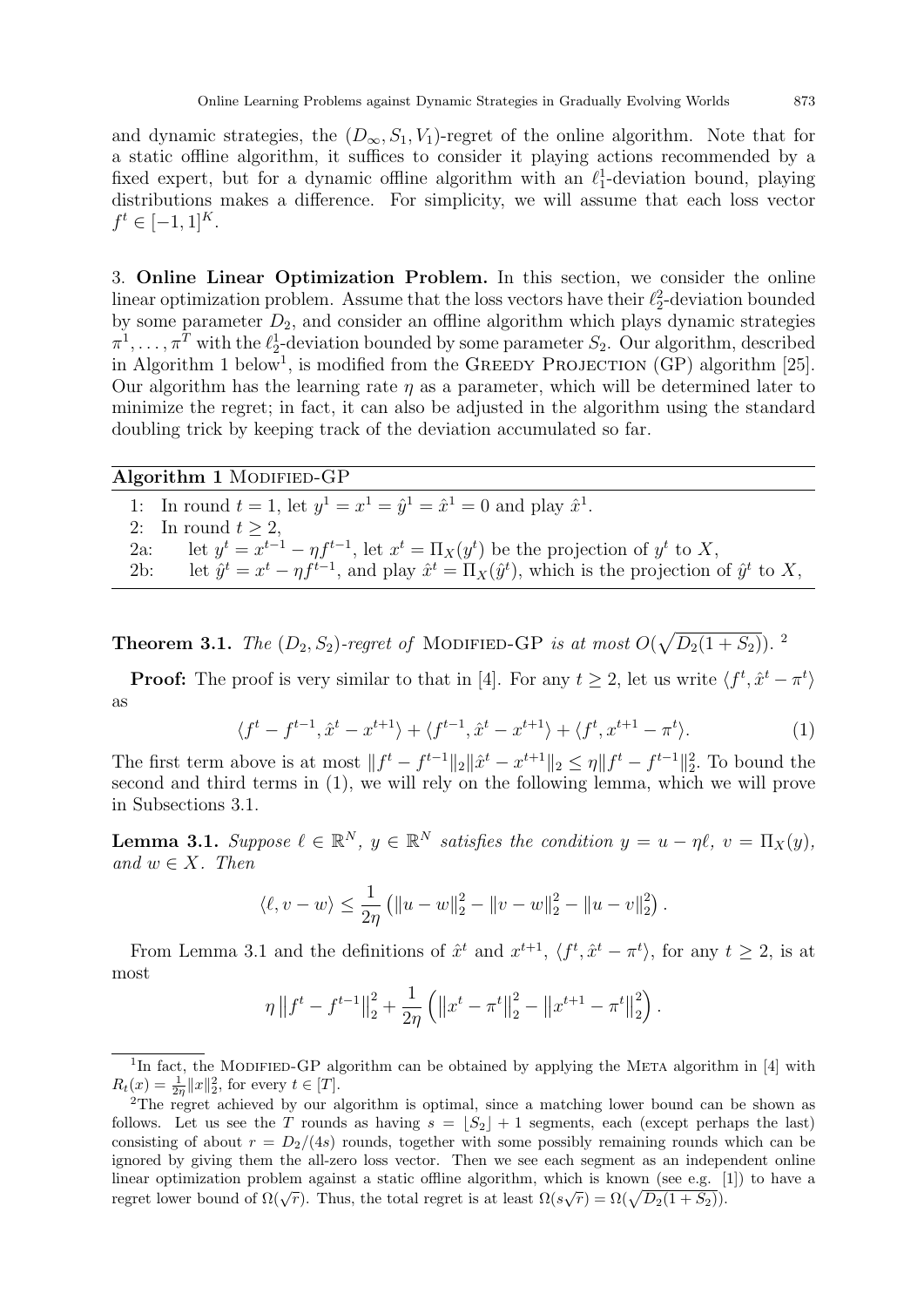Note that  $\sum_{t\geq 2} ||f^t - f^{t-1}||_2^2 \leq D_2$ , while by some rearranging (following that in [25]),  $\sum_{t\geq 2} \left( \left\| x^t - \pi^t \right\|_2^2 - \left\| x^{t+1} - \pi^t \right\|_2^2 \right)$  $\binom{2}{2}$  equals  $\|x^2\|$ 2  $\frac{2}{2} - \|x^{T+1}\|$ 2  $\frac{2}{2}+2\left(-\langle x^2,\pi^2\rangle+\langle x^{T+1},\pi^T\rangle+\sum\right)$  $t \geq 3$  $\langle x^t, \pi^{t-1} - \pi^t \rangle$  $\setminus$ ,

which in turn, using the fact that  $|\langle a, b \rangle| \leq O(1)$  for any  $a, b \in X$ , is at most  $O(1)$  +  $2\sum_{t\ge3}||x^t||_2||\pi^{t-1}-\pi^t||_2\le O(1+S_2).$ 

Finally, by choosing  $\eta = \sqrt{(1 + S_2)/D_2}$ , we conclude that the  $(D_2, S_2)$ -regret is at most  $1 + \eta D_2 + \frac{1}{n}$  $\frac{1}{\eta}O(1+S_2) \leq O(\sqrt{D_2(1+S_2)})$ .

3.1. **Proof of Lemma 3.1.** Let us write  $||u - w||_2^2 = ||(u - v) + (v - w)||_2^2$  which in turn equals

$$
||u - v||_2^2 + ||v - w||_2^2 + 2\langle u - v, v - w \rangle,
$$

and since  $y = u - \eta \ell$ , the last term above is  $2\langle y + \eta \ell - v, v - w \rangle = 2\eta \langle \ell, v - w \rangle + 2\langle y - \ell, v \rangle$  $\langle v, v - w \rangle \geq 2\eta \langle \ell, v - w \rangle$ , where the last inequality follows from Fact 1. By combining all the bounds, we have the lemma.

3.2. Lazy Projection versus Greedy Projection. Consider the Lazy Projection (LP) algorithm [25], which replaces the update in Step 2a of Algorithm 1 by  $y^t = y^{t-1}$  $\eta f^{t-1}$  and then simply plays  $x^t = \Pi_X(y^t)$  in round  $t \geq 2$ . One may wonder if we really need to switch from LP to GP, since both of them are known to work well in the traditional setting with regrets measured against static offline algorithms. Interestingly, we show that their performances differ significantly when compared against dynamic offline algorithms, as demonstrated by the following.

## **Lemma 3.2.** Even for  $D_2 = 4$  and  $S_2 = 2$ , the  $(D_2, S_2)$ -regret of LP is at least  $\Omega(T)$ .

**Proof:** We show this for a more general case in which LP can start from any  $y<sup>1</sup>$  not necessarily 0. Let f be any unit vector passing through  $y^1$ . Then we choose  $f^t = -f$  for  $1 \leq t \leq \lceil T/2 \rceil$ , so that  $y^t$  and  $x^t$  move further away from 0 in the direction of  $y^1$ . After that, we choose  $f^t = f$  for  $T/2 + 1 \le t \le T$ , so that  $y^t$  and  $x^t$  now move back towards 0 but never pass through 0. As a result, its accumulated loss is at least  $-[T/2]$  in the first half and at least 0 in the second half. On the other hand, the offline algorithm can play f for the first half and play  $-f$  for the second half to get a total loss of  $-T$ , which implies a regret of at least  $\Omega(T)$ . Since the constraints  $D_2 = 4$  and  $S_2 = 2$  are clearly satisfied, we have the lemma.

In Figure 1, we plot the total loss of LP algorithm and that of the best offline algorithm in the proof above with  $N = 2$ ,  $y^1 = f = [1, 0]^T \in \mathbb{R}^2$ . Observe that the large regret suffered in the second half is because the strategies get trapped in one side of  $X$ , and this can in fact be avoided by GP or MODIFIED-GP which always projects back to  $X$  at each round.

4. Prediction with Expert Advice. In this section, we consider the prediction with expert advice problem. We start with a special case of  $V_1 = 0$  and  $N = K$ , in which the j'th expert always recommend to play action j for each  $j \in [N]$ , that is, for each  $t \in [T]$ ,  $\xi_j^t(j) = 1$  and  $\xi_j^t(i) = 0$  for any  $i \neq j$ . Then, we proceed to the model described in Section 2.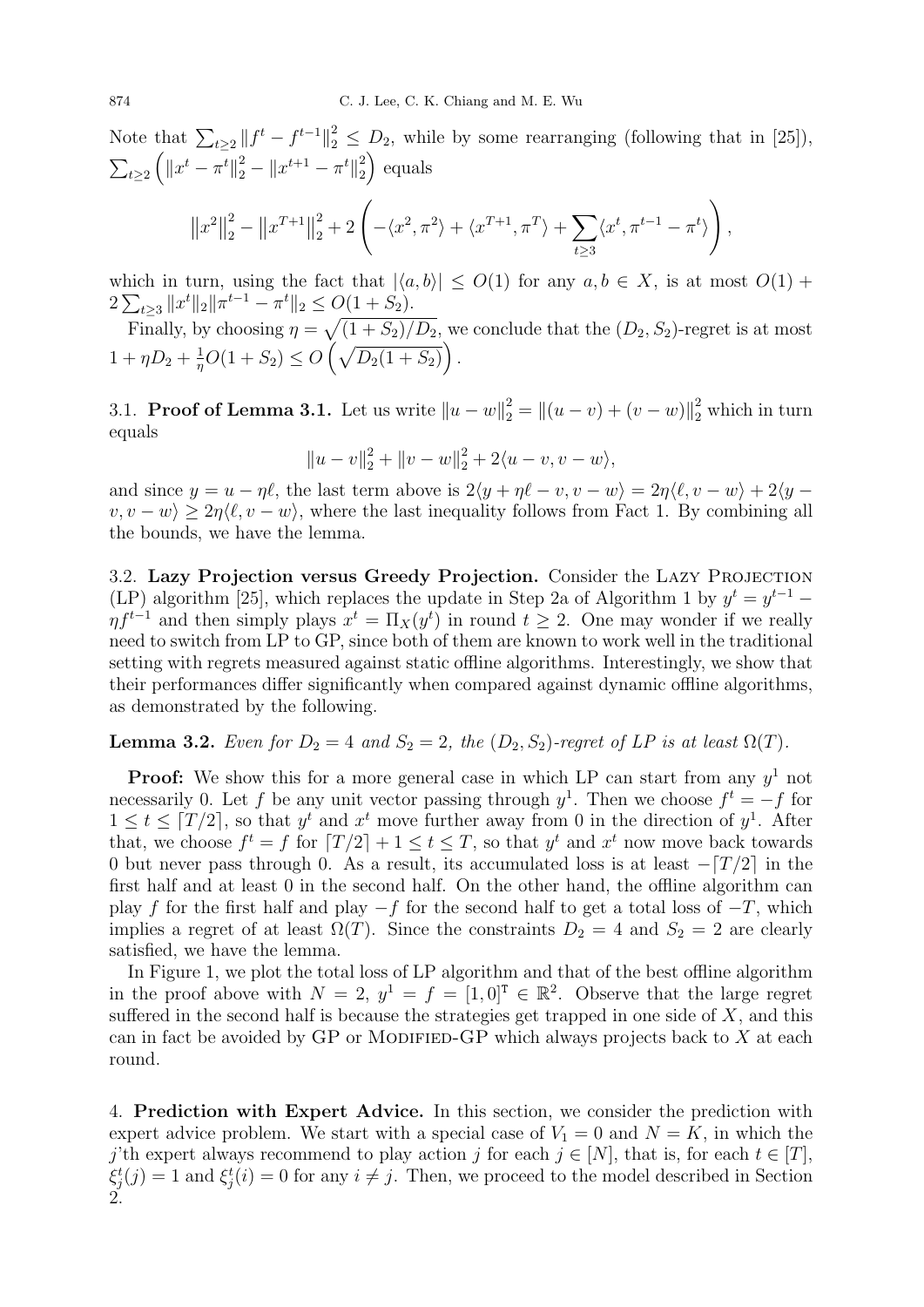

FIGURE 1. The total loss of LP algorithm and the best offline algorithm

4.1. An Simple Start. In this subsection, we study the prediction with expert advice problem in the case of  $V_1 = 0$  and  $N = K$ . Note that this can be seen as a special case of the online linear optimization problem with the set of probability distributions over N experts (or actions) as the feasible set X, and the expected regret of  $A$  against the dynamic strategies is

$$
\sum_{t \in [T]} \left( \langle f^t, p^t \rangle - \langle f^t, q^t \rangle \right) = \sum_{t \in [T]} \langle f^t, x^t - \pi^t \rangle.
$$

Our algorithm, described in Algorithm 2 below, is modified from the well-known HEDGE [6] algorithm, with the following two modifications. First, in order to compare against dynamic strategies, we borrow the idea from  $[12]$  and keep the measure of each action i above some threshold, as is done for  $x_i^t$  in Step 2b. Second, as in the algorithm in [4], we use  $f^{t-1}$  to estimate  $f^t$  at Step 2c and play the modified strategy  $\hat{x}^t$  in round t at Step 2d. Our algorithm has two parameters:  $\eta$  and  $\beta$ , and by choosing them properly, we can achieve a small regret as shown in Theorem 4.1.

### Algorithm 2 MODIFIED-HEDGE

|        | 1: In round $t = 1$ , let $x^1$ be the uniform distribution, with each $x_i^1 = 1/N$ , and                                                                  |
|--------|-------------------------------------------------------------------------------------------------------------------------------------------------------------|
|        | play $x^1$ .                                                                                                                                                |
|        | 2: In round $t > 2$ ,                                                                                                                                       |
|        | 2a: let $\bar{Z}^t = \sum_i x_i^{t-1} e^{-\eta f_j^{t-1}}$ , and for each $i \in [N]$ , compute $\bar{x}_i^t = x_i^{t-1} e^{-\eta f_i^{t-1}} / \bar{Z}^t$ , |
| 2b:    | for each $i \in [N]$ , let $x_i^t = (1 - \beta)\bar{x}_i^t + \beta/N$ ,                                                                                     |
| $2c$ : | let $\hat{Z}^t = \sum_i x_i^t e^{-\eta f_i^{t-1}}$ , and for each $i \in [N]$ , compute $\hat{x}_i^t = x_i^t e^{-\eta f_i^{t-1}} / \hat{Z}^t$ ,             |
| 2d:    | play $\hat{x}^t$ .                                                                                                                                          |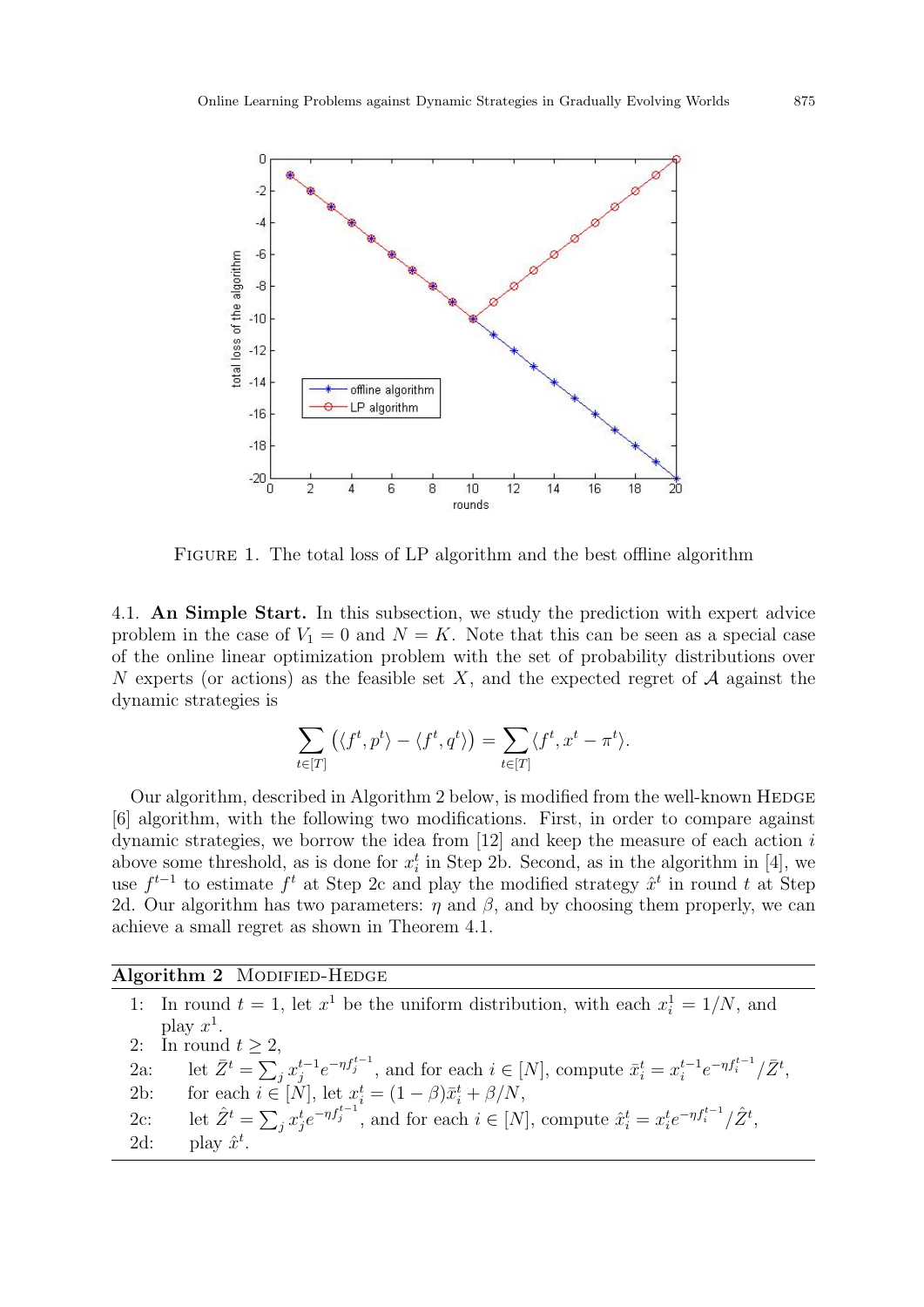**Theorem 4.1.** Under the constraint that the loss vectors have their  $\ell_{\infty}^2$ -deviation bounded by  $D_{\infty}$  and the dynamic strategies of the offline algorithm have their  $\ell_1^1$ -deviation bounded by  $S_1$ . The regret of MODIFIED-HEDGE is at most  $O(\sqrt{D_{\infty}(\ln N + S_1 \ln(NT))})$ <sup>3</sup>.

Proof. We will basically follow the approach in the proof of Theorem 3.1, and we rely on the following lemma, which we will prove in Subsection 4.2.

**Lemma 4.1.** Let  $f^0$  be the all-0 function. Then, for any  $t \in [T]$ ,

$$
\langle f^t, \hat{x}^t - \pi^t \rangle \le \eta \| f^t - f^{t-1} \|_{\infty}^2 + \frac{1}{\eta} \left( RE\left( \pi^t \| x^t \right) - RE\left( \pi^t \| x^{t+1} \right) + 2\beta \right).
$$

Note that  $\sum_{t\geq 2} ||f^t - f^{t-1}||^2_{\infty} \leq D_{\infty}$ , while after some rearranging,

$$
\sum_{t=1}^{T} (\text{RE}(\pi^t \| x^t) - \text{RE}(\pi^t \| x^{t+1}))
$$
\n
$$
= -\sum_{i \in [N]} \pi_i^1 \ln x_i^1 + \sum_{t \ge 2} \sum_{i \in [N]} (\pi_i^{t-1} - \pi_i^t) \ln x_i^t + \sum_{i \in [N]} \pi_i^T \ln x_i^{T+1}.
$$

The first term above equals  $\ln N$  since  $x_i^1 = 1/N$  for any i, and the third term is at most zero since  $x_i^{T+1} \leq 1$  for any *i*, while the second term is at most

$$
\sum_{t\geq 3} \sum_{i\in[N]} \left| \pi_i^{t-1} - \pi_i^t \right| \ln(N/\beta) \leq S_1 \ln(N/\beta)
$$

according to Step 2b.

Finally, by combining all these bounds together, the regret is

$$
\sum_{t=1}^T \langle f^t, \hat{x}^t - \pi^t \rangle \le 2\eta D_\infty + \frac{1}{\eta} \left( \ln N + S_1 \ln \left( \frac{N}{\beta} \right) + 2\beta T \right),
$$

and by choosing  $\eta = \sqrt{\frac{\ln N + S_1 \ln(N/\beta)}{D_{\infty}}}\$  with  $\beta = S_1/T$ , we have the theorem.  $\Box$ 

4.2. **Proof of Lemma 4.1.** Note that the MODIFIED-HEDGE algorithm is very similar to the algorithm in [4] for the prediction with expert advice problem except we need to keep the measure of each action  $i$  above some threshold. In our analysis, we will rely on the following lemma, which is implicitly proven in [4].

**Lemma 4.2.** For any  $t \in [T]$ ,

$$
\langle f^t, \hat{x}^t - \pi^t \rangle \leq \eta \| f^t - f^{t-1} \|_{\infty}^2 + \frac{1}{\eta} \left( RE\left( \pi^t \| x^t \right) - RE\left( \pi^t \| \bar{x}^{t+1} \right) \right).
$$

By definition,  $RE(\pi^t || x^t) - RE(\pi^t || \bar{x}^{t+1})$  is equal to

$$
\sum_{i} \pi_i^t \ln \frac{\bar{x}_i^{t+1}}{x_i^t} = \sum_{i} \pi_i^t \ln \frac{\bar{x}_i^{t+1}}{x_i^{t+1}} + \sum_{i} \pi_i^t \ln \frac{x_i^{t+1}}{x_i^t}.
$$

On the right hand side, the first term according to Step 2b is at most  $-\sum_i \pi_i^t \ln(1-\beta) \le$  $2\beta$  for  $\beta \in [0, 1/2]$ , while the second term is  $RE(\pi^t || x^t) - RE(\pi^t || x^{t+1})$ . By combining all the bounds together, we have the lemma.

<sup>&</sup>lt;sup>3</sup>The regret achieved by our algorithm is close to optimal. Now let us divide the T rounds into  $s =$  $|S_1/2|+1$  segments each consisting of about  $r = D_{\infty}/(2s)$  rounds, together with some possibly remaining rounds which can be ignored by giving them the all-zero loss vector. Then we apply a regret lower bound Founds which can be ignored by giving them the an-zero loss vector. Then we apply a regret lower bound of  $\Omega(\sqrt{r \log N})$  for each segment, so the total regret is at least  $\Omega(s\sqrt{r \log N}) = \Omega(\sqrt{D_{\infty}(1 + S_1) \log N})$ .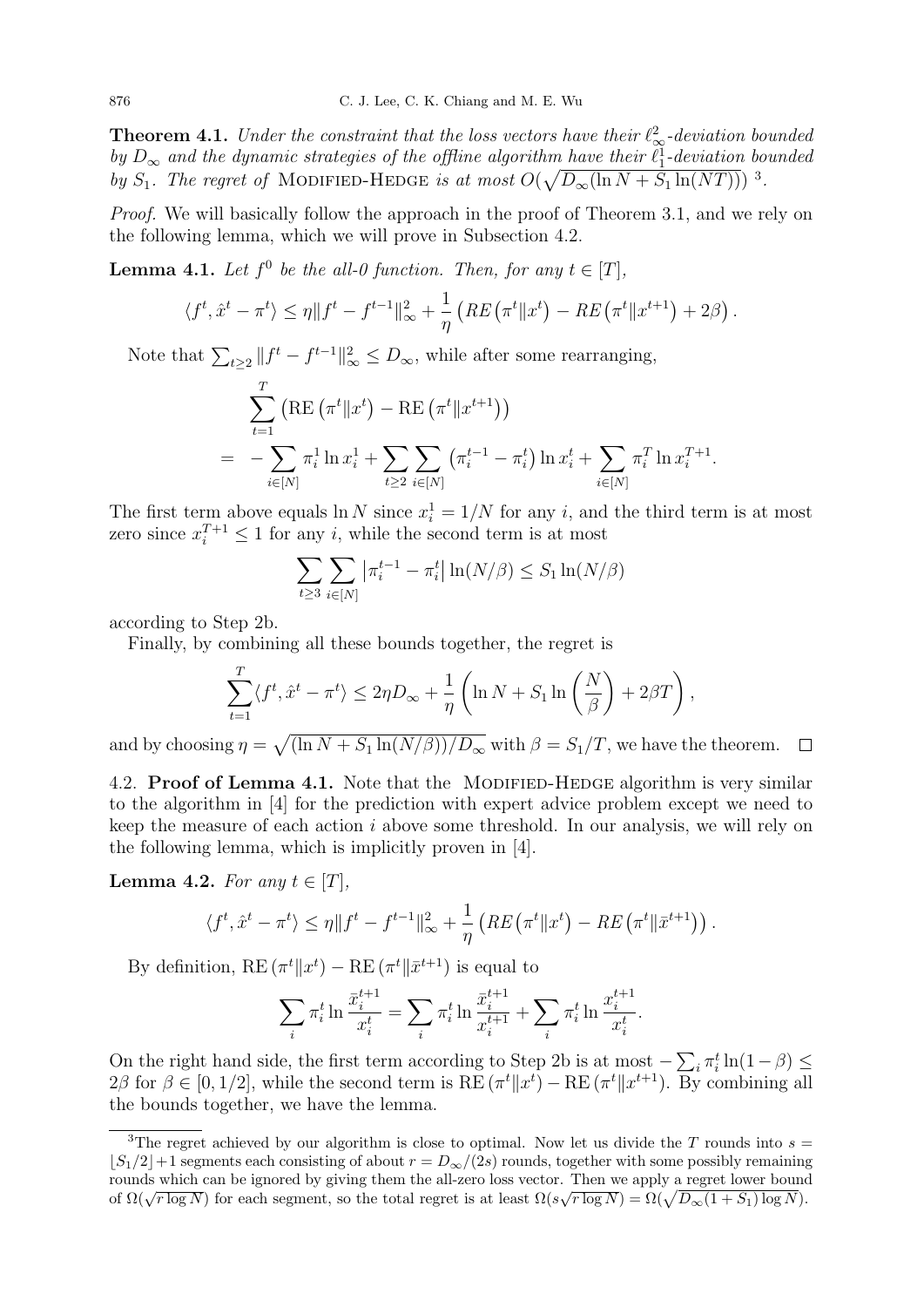4.3. A Generalized Case. In this subsection, we consider the prediction with expert advice problem defined in Section 2. The key idea is to reduce this problem into the special case mentioned in Section 4.1. Recall that in each round  $t \in [T]$ , a probability distribution  $\xi_j^t \in [0,1]^K$  is recommended by expert  $j \in [N]$ . After receive the loss function  $f^t \in [-1,1]^K$ , we define a new function  $g^t \in [-1,1]^N$  such that the j'th component  $g_j^t = \langle f^t, \xi_j^t \rangle$  is the expected loss of expert j in round t. Note that the expected loss of the online algorithm A in round t is  $\langle f^t, p^t \rangle = \langle g^t, x^t \rangle$ , while the expected loss of the offline algorithm with a dynamic strategy  $\pi^t \in [0,1]^N$  is  $\langle f^t, q^t \rangle = \langle g^t, \pi^t \rangle$ , where for each  $i \in [K]$ , the *i*'th component of  $q^t$  is  $q_i^t = \sum_{j \in [N]} \pi_j^t \cdot \xi_j^t(i)$ . Therefore, we can view the prediction with expert advice problem as the case in Section 4.1 with new loss functions  $g^1, \dots, g^T$ . Our algorithm, described in Algorithm 3, can then achieve a small regret as shown in Theorem 4.2.

### Algorithm 3 MODIFIED-HEDGE2

|        | 1: In round $t = 1$ , let $x^1 \in [0,1]^N$ be the uniform distribution, with each $x_i^1 = 1/N$ ,                                                      |
|--------|---------------------------------------------------------------------------------------------------------------------------------------------------------|
|        | and play $p^1 \in [0,1]^K$ where $p_i^1 = \sum_i x_i^1 \xi_i^1(i)$ .                                                                                    |
|        | 2: In round $t \geq 2$ ,                                                                                                                                |
| $2a$ : | let $\bar{Z}^t = \sum_m x_m^{t-1} e^{-\eta g_m^{t-1}}$ , and for each $j \in [N]$ , compute $\bar{x}_j^t = x_j^{t-1} e^{-\eta g_j^{t-1}} / \bar{Z}^t$ , |
| 2b:    | for each $j \in [N]$ , let $x_i^t = (1 - \beta)\bar{x}_i^t + \beta/N$ ,                                                                                 |
| $2c$ : | let $\hat{Z}^t = \sum_m x_m^t e^{-\eta g_m^{t-1}}$ , and for each $j \in [N]$ , compute $\hat{x}_j^t = x_j^t e^{-\eta g_j^{t-1}} / \hat{Z}^t$ ,         |
| 2d:    | let $g_i^t = \langle f^t, \xi_i^t \rangle$ for each $j \in [N]$ .                                                                                       |
| 2e:    | play $p^t \in [0,1]^K$ where $p_i^t = \sum_i \hat{x}_j^t \xi_j^t(i)$ .                                                                                  |

**Theorem 4.2.** The  $(D_{\infty}, S_1, V_1)$ -regret of MODIFIED-HEDGE2 is at most  $O(\sqrt{(D_{\infty}+V_1)\left(\ln N + S_1 \ln(NT)\right)}).$ 

*Proof.* Note that the distributions  $\{x^t\}_{t=1}^T$ ,  $\{\bar{x}^t\}_{t=1}^T$  and  $\{\hat{x}^t\}_{t=1}^T$  are exactly obtained by applying MODIFIED-HEDGE algorithm using the new loss functions  $\{g^t\}$ . Therefore, by Lemma 4.1, the expected regret of MODIFIED-HEDGE2 is

$$
\sum_{t=1}^{T} \langle f^t, p^t - q^t \rangle = \sum_{t=1}^{T} \langle g^t, \hat{x}^t - \pi^t \rangle
$$
  
=  $\eta \left( 1 + \sum_{t \ge 2} ||g^t - g^{t-1}||_{\infty}^2 \right) + \frac{1}{\eta} \sum_{t \ge 2} \left( \text{RE} \left( \pi^t || x^t \right) - \text{RE} \left( \pi^t || x^{t+1} \right) + 2\beta \right).$ 

The last term above is at most  $\frac{1}{\eta}$   $\left(\ln N + S_1 \ln \left(\frac{N}{\beta}\right)\right)$  $\left(\frac{N}{\beta}\right) + 2\beta T$ , as in the proof of Theorem 4.1.

It remains to bound  $\sum_{t\geq 2} ||g^t - g^{t-1}||_{\infty}^2$ . Observe that for each  $j \in [N]$ , the term  $|g_j^t - g_j^{t-1}|$  $\left|\frac{t-1}{j}\right|$  is

$$
\left| \langle f^t, \xi_j^t \rangle - \langle f^{t-1}, \xi_j^{t-1} \rangle \right| \le \left| \langle f^t - f^{t-1}, \xi_j^t \rangle \right| + \left| \langle f^{t-1}, \xi_j^t - \xi_j^{t-1} \rangle \right|
$$

By the generalized Cauchy's inequality, the first term  $\left|\langle f^t - f^{t-1}, \xi_j^t \rangle\right|$  is at most

$$
\left\|f^{t} - f^{t-1}\right\|_{\infty} \left\|\xi_{j}^{t}\right\|_{1} = \left\|f^{t} - f^{t-1}\right\|_{\infty},
$$

while the second term is

$$
\left| \langle f^{t-1}, \xi_j^t - \xi_j^{t-1} \rangle \right| \leq \left\| f^{t-1} \right\|_{\infty} \left\| \xi_j^t - \xi_j^{t-1} \right\|_{1} \leq \left\| \xi_j^t - \xi_j^{t-1} \right\|_{1}.
$$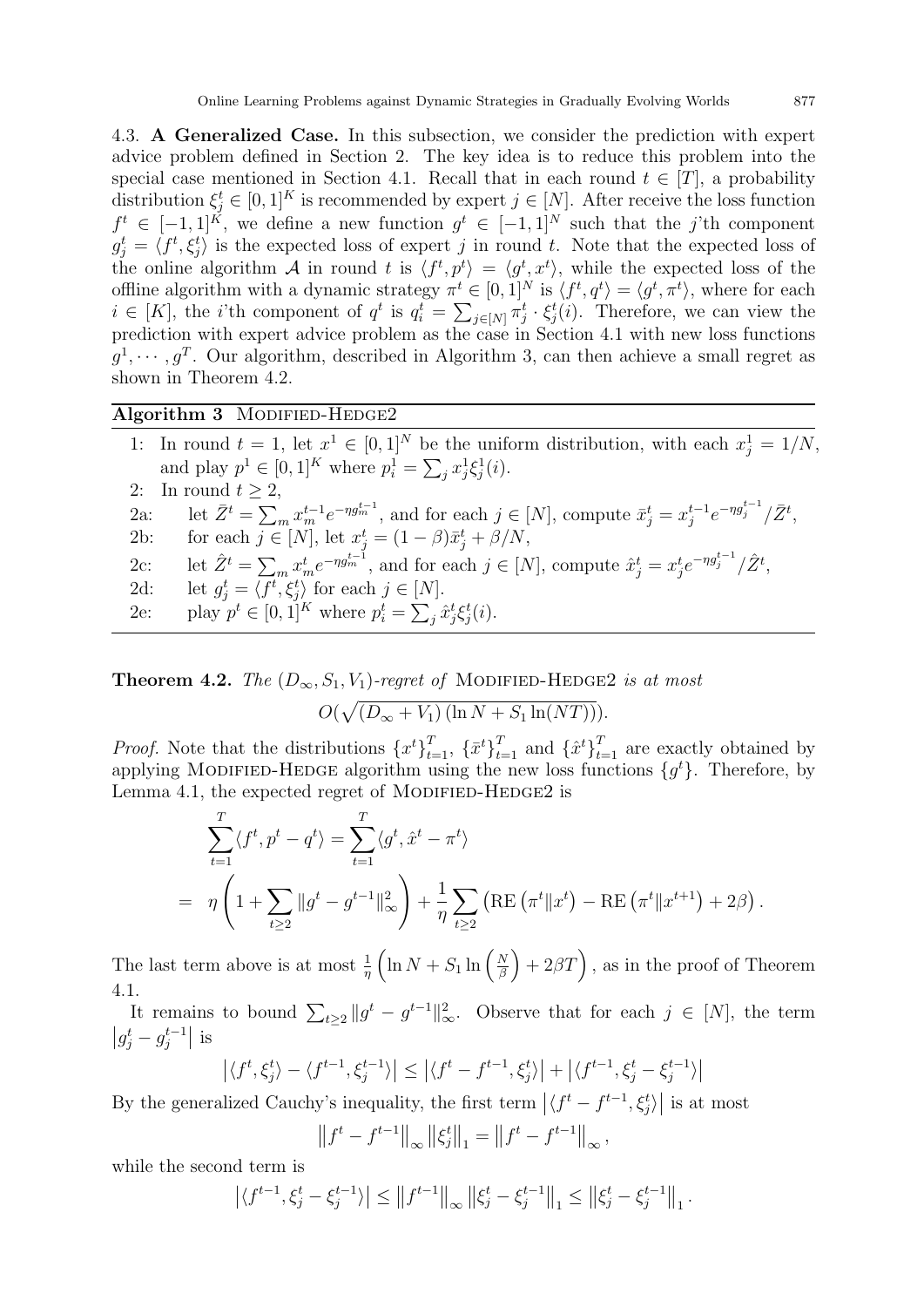Then according to the fact that for any  $a, b \in \mathbb{R}$ ,  $(a + b)^2 \leq 2a^2 + 2b^2$ , we obtain that  $\sum_{t\geq 2} ||g^t - g^{t-1}||_{\infty}^2 \leq 2(D_{\infty} + V_1).$ 

Finally, by combining all these bounds together, the  $(D_{\infty}, S_1, V_1)$ -regret is at most

$$
2\eta (D_{\infty} + V_1) + \frac{1}{\eta} (\ln N + S_1 \ln(N/\beta) + 2\beta T),
$$

and by choosing  $\eta = \sqrt{\left(\ln N + S_1 \ln(N/\beta)\right) / (D_\infty + V_1)}$  with  $\beta = S_1/T$ , we have the theorem.  $\Box$ 

**Remark 4.1.** As shown in the proof of Theorem 4.2, if we can bound the  $\ell_{\infty}^2$ -deviation of the loss functions  ${g^t}_{t=1}^T$  by some parameter  $G_{\infty}$ , then we can achieve a regret of  $O(\sqrt{G_{\infty}(1+S_1)\log N}).$ 

Acknowledgment. The first author was supported by the National Natural Science Foundation of China under Grant No. 61602117. The third author was supported by the MOST 105-2221-E-031-002 - . The authors would like to thank the anonymous referees for very useful comments.

#### REFERENCES

- [1] Jacob Abernethy, Peter L. Bartlett, Alexander Rakhlin, and Ambuj Tewari. Optimal strategies and minimax lower bounds for online convex games. Proceedings of the 21st Annual Conference on Learning Theory (COLT), pp. 415–424, 2008.
- [2] Avrim Blum and Yishay Mansour. From external to internal regret. Journal of Machine Learning Research, 8:1307171324, 2007.
- [3] Nicolò Cesa-Bianchi and Gábor Lugosi. Prediction, Learning, and Games. Cambridge Univerity Press, New York, 2006.
- [4] Chao-Kai Chiang, Tianbao Yang, Chia-Jung Lee, Mehrdad Mahdavi, Chi-Jen Lu, Rong Jin, and Shenghuo Zhu. Online optimization with gradual variations. Proceedings of the 25th Annual Conference on Learning Theory (COLT), pp. 6.1–6.20, 2012.
- [5] S. Dong, P. Agrawal, and K. Sivalingam. Reinforcement learning based geographic routing protocol for UWB wireless sensor network. Global Telecommunications Conference, pp. 652–656, 2007.
- [6] Yoav Freund and Robert E. Schapire. A decision theoretic generalization of on-line learning and an application to boosting. Journal of Computer and System Sciences, 55(1):119–139, 1997.
- [7] Y. Freund, R. Schapire, Y. Singer, and M. Warmuth. Using and combining predictors that specialize. Proceedings of the 29th Annual ACM Symposium on the Theory of Computing, pages 33417343, 1997.
- [8] E. Gofer, N. Cesa-Bianchi, C. Gentile, and Y. Mansour. Regret minimization for branching experts. Proceedings of the 26th Annual Conference on Learning Theory (COLT), pp. 61817638, 2013.
- [9] L. Gan, A. Wierman, U. Topcu, N. Chen, and S. H. Low. Real-time deferrable load control: Handling the uncertainties of renewable generation. SIGMETRICS Perform. Eval. Rev., 41(3):77-79, Jan. 2014.
- [10] Elad Hazan and Satyen Kale. Extracting certainty from uncertainty: regret bounded by variation in costs. Proceedings of the 21st Annual Conference on Learning Theory (COLT), pp. 57–68, 2008.
- [11] Elad Hazan and C. Seshadhri. Efficient learning algorithms for changing environments. Proceedings of the Twentieth International Conference on Machine Learning (ICML), 2009.
- [12] Mark Herbster and Manfred K. Warmuth. Tracking the best expert. Machine Learning, 32(2), pp. 151–178, 1998.
- [13] Ali Jadbabaie, Alexander Rakhlin, Shahin Shahrampour, and Karthik Sridharan. Online optimization: Competing with dynamic comparators. The 18th International Conference on Artificial Intelligence and Statistics, 2015.
- [14] V. Joseph and G. de Veciana. Jointly optimizing multi-user rate adaptation for video transport over wireless systems: Mean-fairness-variability tradeoffs. Proc. IEEE INFOCOM, pp. 567–575, 2012.
- [15] S.-J. Kim and G. B. Giannakis. Real-time electricity pricing for demand response using online convex optimization. IEEE Innovative Smart Grid Tech. Conf. (ISGT), pages 1–5, 2014.
- [16] Adam Tauman Kalai and Santosh Vempala. Efficient algorithms for online decision problems. J. Comput. Syst. Sci., 71(3), pp. 291–307, 2005.